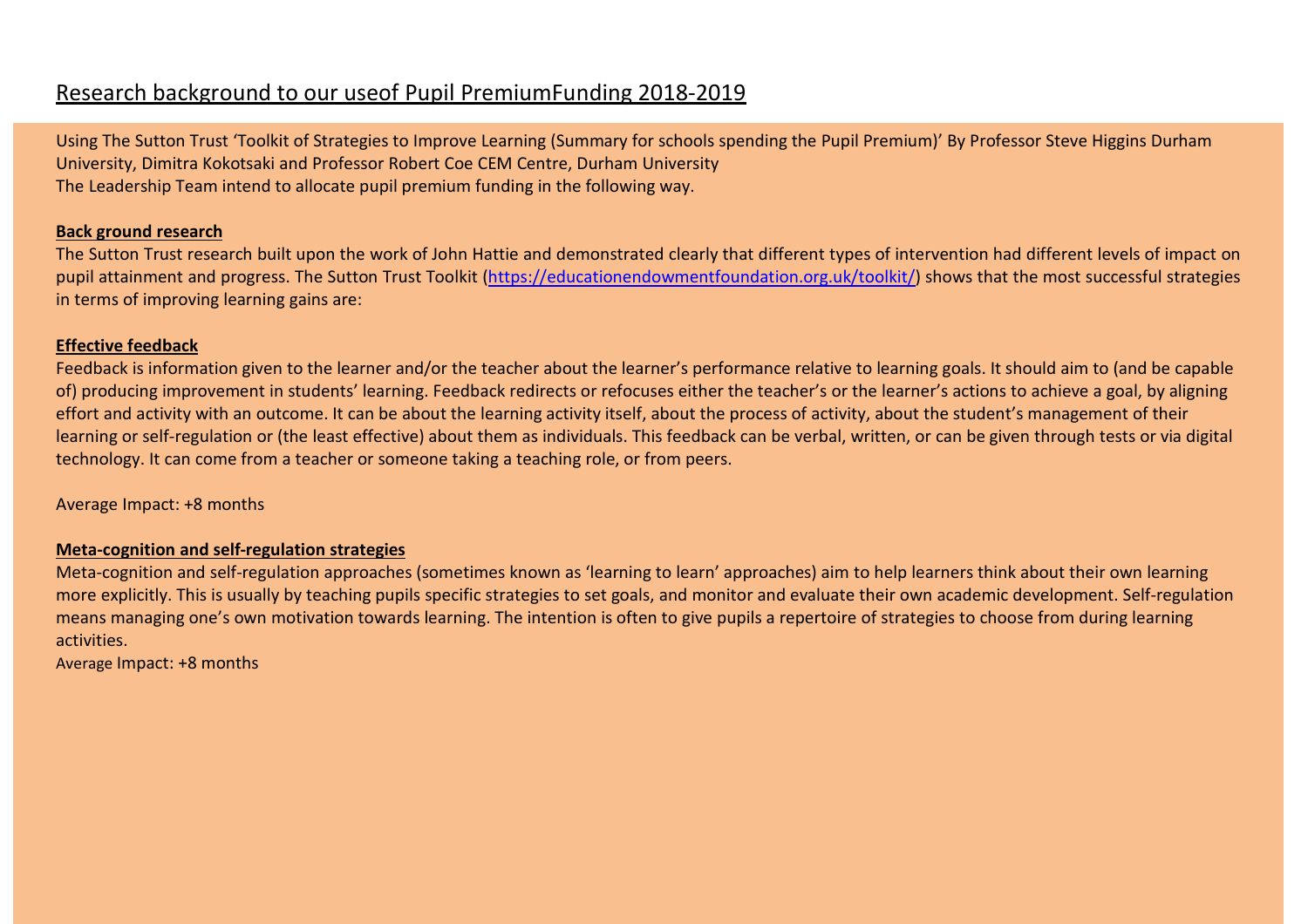### **Mastery learning**

Mastery learning breaks subject matter and learning content into units with clearly specified objectives which are pursued until they are achieved. Those who do not reach the required level are provided with additional tuition, peer support, small group discussions, or homework so that they can reach the expected level. Here the use of interventions during lessons to secure deepening of knowledge, skills and understanding. Lower attaining pupils may gain more from this strategy, by as much as one or two months' progress.

Average Impact: +5 months (+7 Months for lower attaining pupils)

# **One to One Tuition**

One to one tuition is where a teacher, teaching assistant or other adult gives a pupil intensive individual support. It may be undertaken outside of normal lessons as additional teaching, for example as part of extending school time or summer schools, or as a replacement for other lessons by withdrawing the pupil for extra teaching. Short, regular sessions (about 30 minutes, 3-5 times a week) over a set period of time (6-12 weeks) appear to result in optimum impact. Evidence also suggests tuition should be additional to, but explicitly linked with, normal teaching, and that teachers should monitor progress to ensure the tutoring is beneficial.

Average Impact: +5 months

#### **Reading comprehension**

Reading comprehension approaches to improving reading focus on learners' understanding of the text. They teach a range of techniques that enable pupils to comprehend the meaning of what is written. These approaches appear to be particularly effective for older readers (aged 8 or above) who are not making expected progress.

Average Impact: +5 months

#### **Oral language interventions**

Oral language interventions emphasise the importance of spoken language and verbal interaction in the classroom. They are based on the idea that comprehension and reading skills benefit from explicit discussion of either the content or processes of learning, or both. Oral language interventions have some similarity to approaches based on Meta-Cognition, which make talk about learning explicit in classrooms, and to Collaborative Learning approaches, which promote pupils' talk and interaction in groups. Average Impact: +5 months

#### **Collaborative learning**

Collaborative or cooperative learning can be defined as learning tasks or activities where students work together in a group small enough for everyone to participate on a collective task that has been clearly assigned. Average Impact: +5 months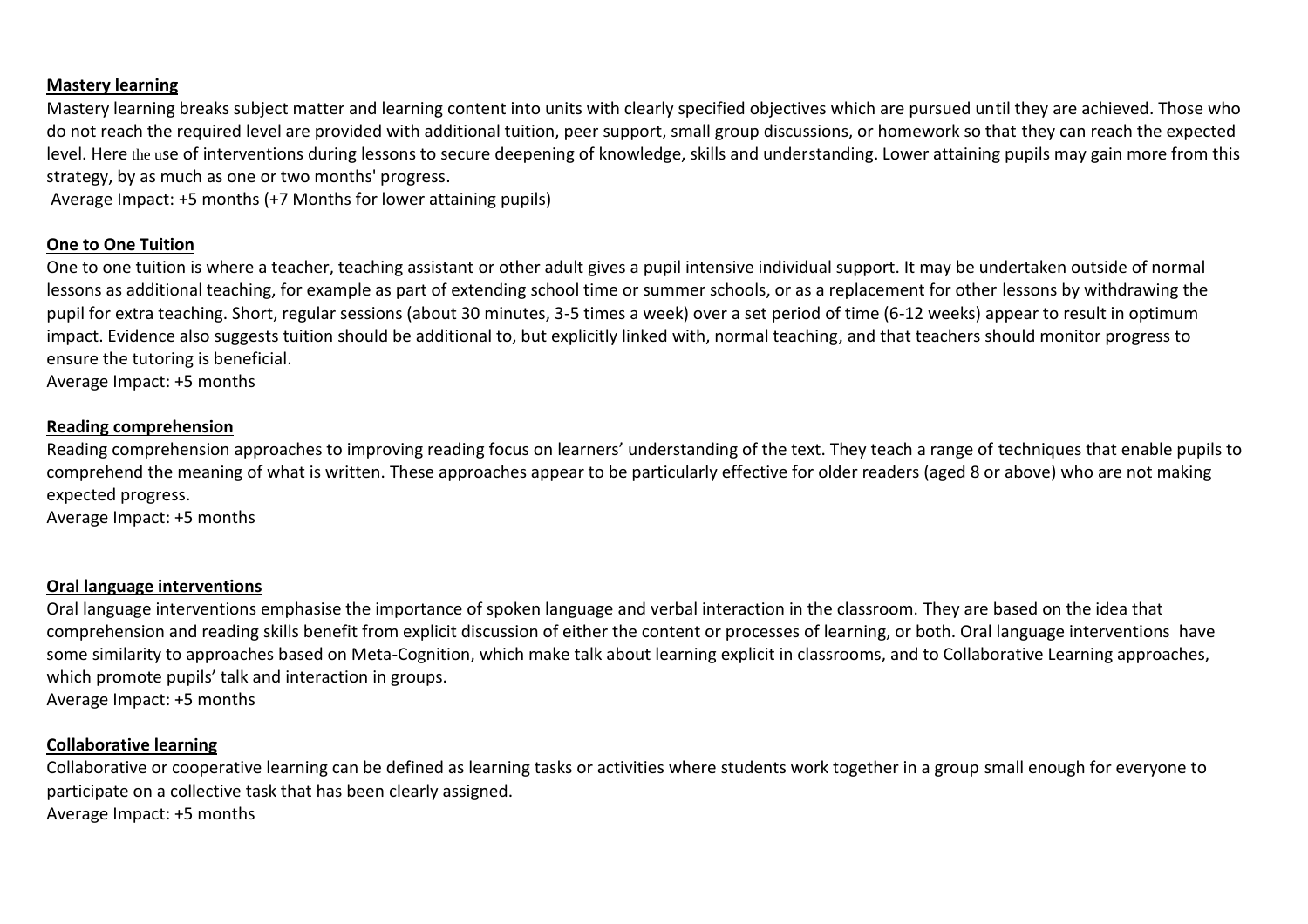# **Digital technology**

The use of digital technologies to support learning. Approaches in this area can be made using both programs for students, where learners use technology in problem solving or more open-ended learning, and technology for teachers such as interactive whiteboards or learning platforms. Average impact +4 months

As a result of this research evidence, the school has sought training for Assessment for Learning to work with the classroom based staff to improve the quality of feedback, questioning, pupil self-regulation and peer to peer support. This work commenced in May 2016 and continued throughout academic years 2016- 2017, 2017-2018 and will continue throughout the 2018-2019 academic year.

The Head teacher and senior leadership team intend to attend national training and implement local initiatives. The school has been instrumental in collaboration with 13 other local school in regard to Pupil Premium Funding.

The pupil premium governor was Mrs Anne Kelly and she checks on the progress of our pupil premium strategies with the headteacher on a termly basis. Both the headteacher and Mrs Anne Kelly then report back to the Full Governing Body on the success of our strategies in raising the attainment and maximising the progress of Pupil Premium children. The school employs a senior leader to focus upon Pupil Premium children. The school has also undertaken a Pupil Premium Review with the School Adviser.

A new Pupil Premium Governor has been appointed.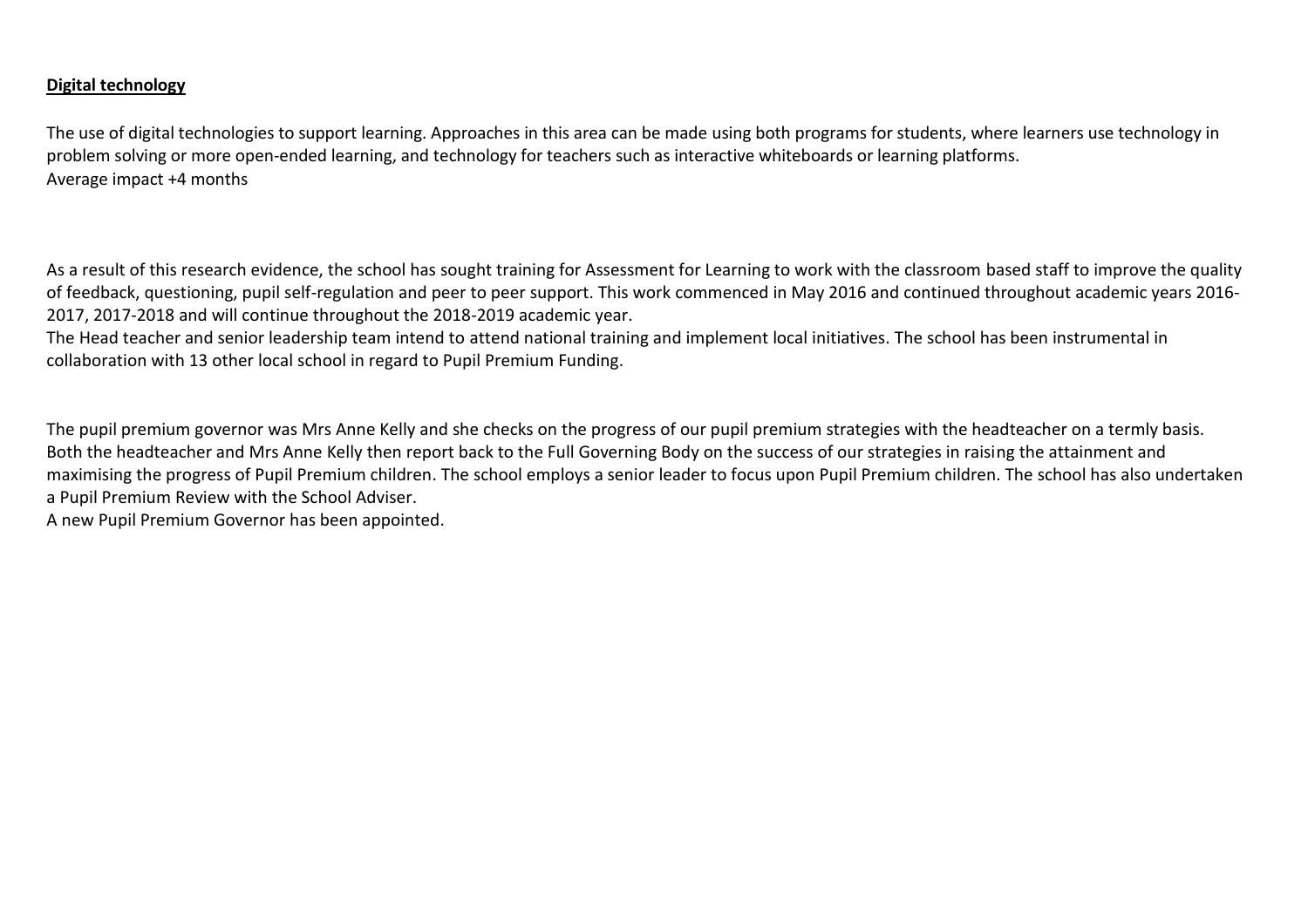| <b>Pupil Premium (PP) Spend and Impact Record - Academic Year 2018-19</b><br>Indicative Pupil Premium Grant = £ 82,780 |                                                                                                                                         |                                                                                                                                                                                                                                                                                                     |      |                                                                                                               |  |
|------------------------------------------------------------------------------------------------------------------------|-----------------------------------------------------------------------------------------------------------------------------------------|-----------------------------------------------------------------------------------------------------------------------------------------------------------------------------------------------------------------------------------------------------------------------------------------------------|------|---------------------------------------------------------------------------------------------------------------|--|
|                                                                                                                        | What is it we want to change?                                                                                                           | What action are we taking to effect this change, using<br><b>PP</b> funding?                                                                                                                                                                                                                        | Cost | What is the net impact on pupil<br>attainment and progress?                                                   |  |
| <b>Prime</b><br>whole<br>school<br>strategy                                                                            | We want to ensure that we are<br>maximising progress by employing<br>the most effective strategies within the<br>Pupil Premium toolkit. | Re audit the PPG strategy with the school Adviser<br>Audit of Assessment for Learning strategies.<br>CPD for teaching staff on strategies for Talk for<br>Writing, Mathematics, Vocabulary and Reading<br>CPD for learning support.<br>Visits and visitors to enhance the curriculum for<br>pupils. |      | School Adviser The gap within attainment and progress will<br>be narrowed.<br>Children will be fluent readers |  |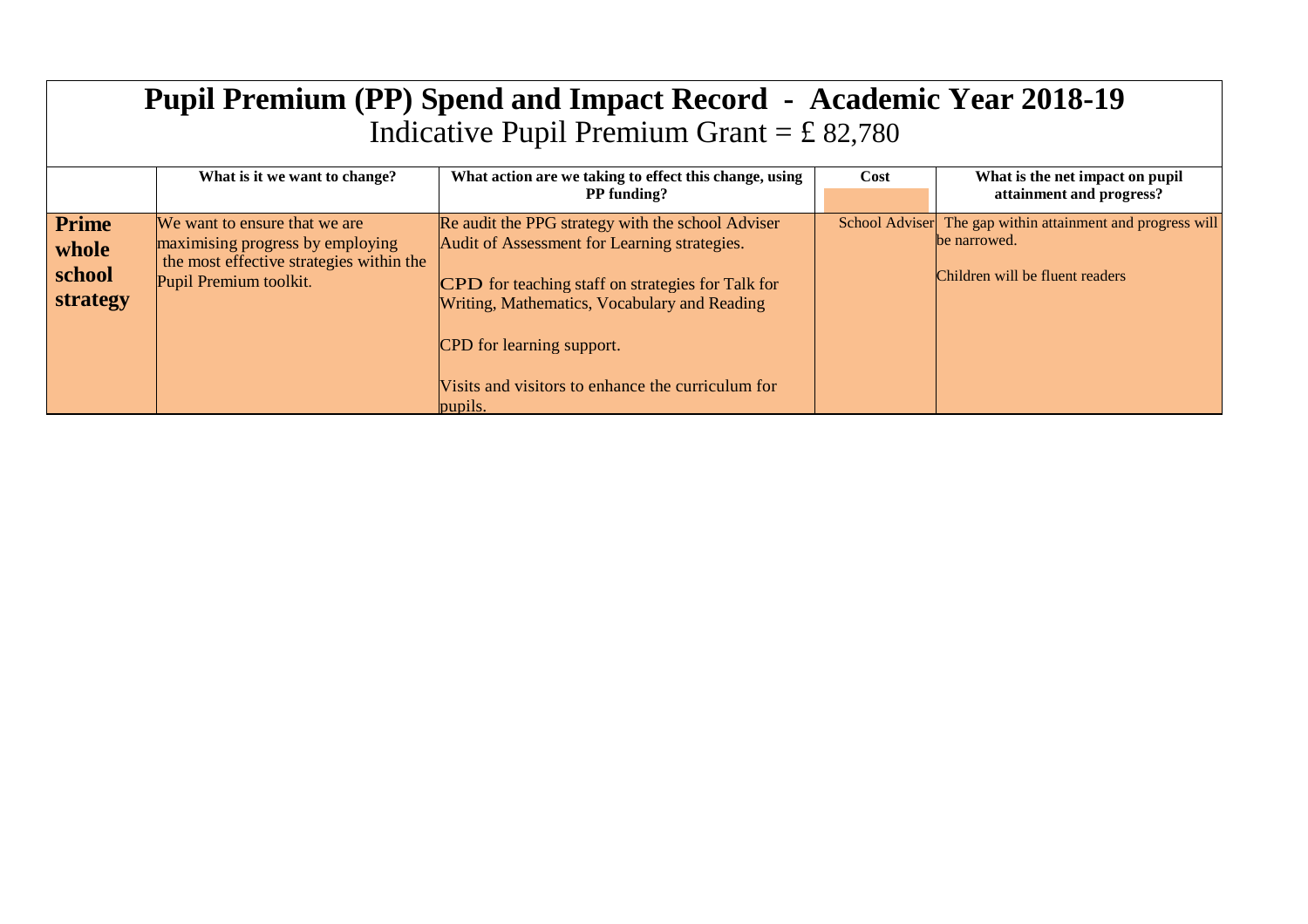| Whole<br><b>School</b><br><b>Initiative</b>        | Needs analysis identified many PP<br>children not attending school often<br>enough or being punctual enough.                                 | Continue to employ family support workers who can<br>ensure that children are in school and learning and<br>work with AHT to continually improve attendance.<br>Two parent support officers have been employed to<br>support families in school primarily those who are<br>Pupil Premium. The services provided include family<br>support for vulnerable families e.g. advice with<br>benefits, help for victims of domestic violence. In<br>school small group work and one to one pastoral<br>support is to be provided to support social emotional<br>and mental health development and improve<br>academic progress.<br>Parent support officers to monitor attendance at<br>school to improve pupil's attendance.<br>Free snack for children who are on the Pupil<br>Premium.<br>Play therapy and play skills training. Home visits.<br>TAF and CAF meetings.<br>Liaison between services such as Educational<br>Psychology, SALT and assisting parents with<br>medical appointments and Barnados Burnley<br>support. Breakfast club/ After school care – help<br>with costs towards kids club fees are available for<br>parents needing this child care | 21357<br>4660<br>9746             | Maintain this is having a positive impact<br>Amend and develop CAF / TAF to include<br>education bias<br>Family Fridays to be developed to be<br>aspirational and teaching families how to<br>help their children.<br>Increase links with education providers to<br>engage parents and educate them. |
|----------------------------------------------------|----------------------------------------------------------------------------------------------------------------------------------------------|--------------------------------------------------------------------------------------------------------------------------------------------------------------------------------------------------------------------------------------------------------------------------------------------------------------------------------------------------------------------------------------------------------------------------------------------------------------------------------------------------------------------------------------------------------------------------------------------------------------------------------------------------------------------------------------------------------------------------------------------------------------------------------------------------------------------------------------------------------------------------------------------------------------------------------------------------------------------------------------------------------------------------------------------------------------------------------------------------------------------------------------------------------------|-----------------------------------|------------------------------------------------------------------------------------------------------------------------------------------------------------------------------------------------------------------------------------------------------------------------------------------------------|
| <b>Whole</b><br><b>School</b><br><b>Initiative</b> | Parent workshops- limited parental<br>academic ability inhibits home<br>support and limits the importance of<br>education within the family. | Parental workshops delivered by to learn basic skills<br>will result in parents increased in confidence in their<br>own academic ability which will enable them to<br>have a positive view of education.<br>Parent workshops to invite parents into school to<br>learn Parents work with their child at home, helping<br>secure greater progress and raising attainment.<br>Parents feel supported in their own ability to work<br>with their child at home                                                                                                                                                                                                                                                                                                                                                                                                                                                                                                                                                                                                                                                                                                  | Parental support<br>officer time. | Parental workshops allow parents to be<br>sufficiently confident to support their<br>children at home.                                                                                                                                                                                               |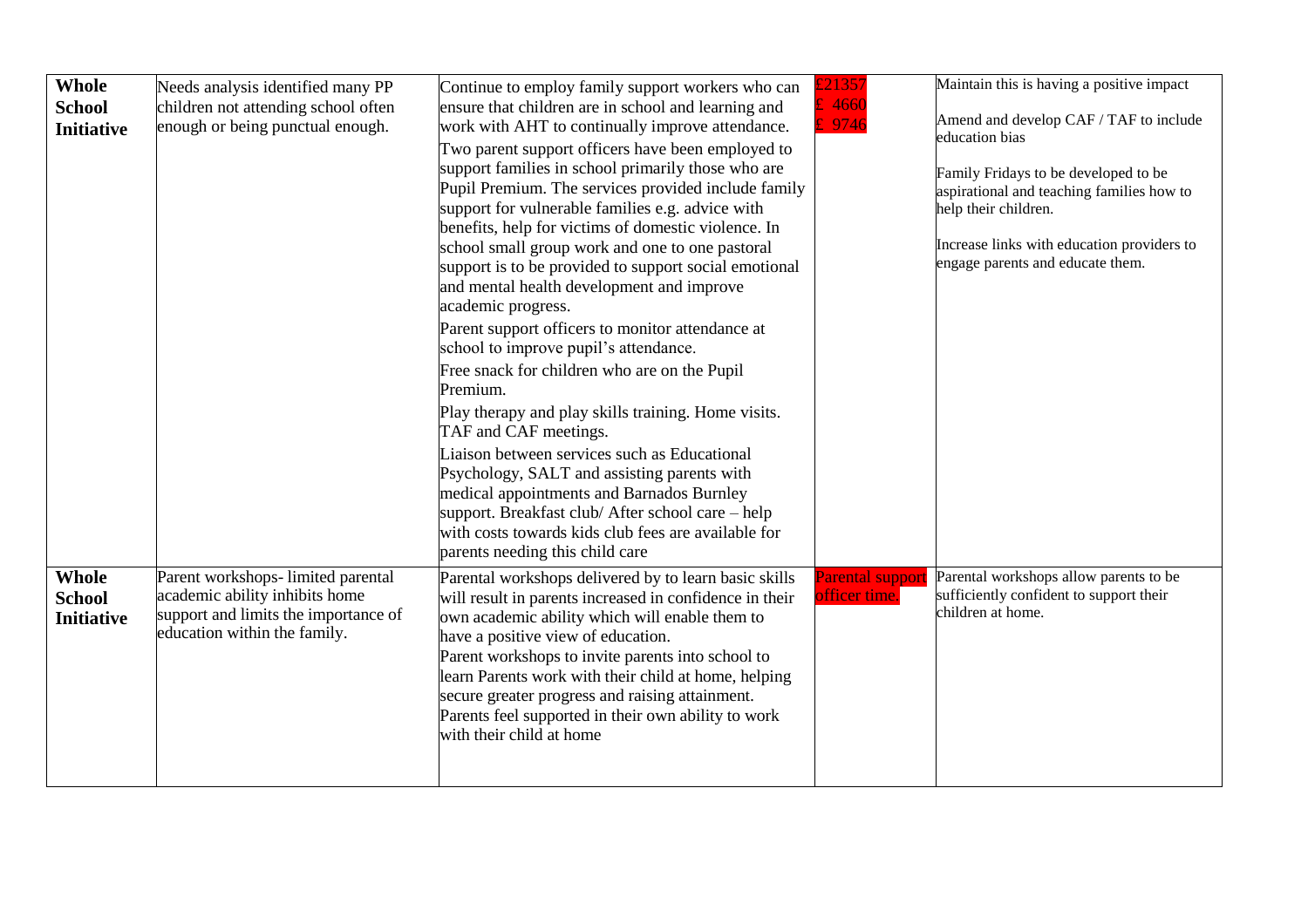| <b>Whole</b><br><b>School</b><br><b>Initiative</b> | Based on a needs analysis of PP<br>children, support with social and<br>emotional aspects of play especially at<br>lunchtime is critical to help develop<br>skills of sharing, problem solving and<br>co-operating.                                                                                                                                      | Continue to employ play-workers to support the<br>development of social and emotional skills of PP<br>children at lunchtimes.<br>Family support officers to implement play<br>programs including problem solving skills.<br>To develop the problem solving aspect of play. $-$<br>utilize the outward bound trust or Sports<br>partnership to support this. | £19958 | Continue                                                                                        |
|----------------------------------------------------|----------------------------------------------------------------------------------------------------------------------------------------------------------------------------------------------------------------------------------------------------------------------------------------------------------------------------------------------------------|-------------------------------------------------------------------------------------------------------------------------------------------------------------------------------------------------------------------------------------------------------------------------------------------------------------------------------------------------------------|--------|-------------------------------------------------------------------------------------------------|
| <b>Whole</b><br>school<br>initiative               | Study Support, including:<br>to 1 tuition sessions and booster<br>groups to take place in KS1 and KS2.<br>Teaching staff will be used to ensure<br>a program of after-school support<br>takes place across the whole of the<br>academic year. Rewards, prizes,<br>incentives and certificates purchased<br>to motivate and engage pupils even<br>further | to 1 tuition planned to assess and progress<br>children's learning at an accelerated rate.<br>Daily times table tasks to promote understanding<br>and recall. Maths of the Day resource and Times<br>Table Rock Stars to promote mathematics in school.<br>Reading club to enthuse and promote a love of<br>reading.                                        | £5,000 | to 1 tuition is the most effective way to<br>ensure that children make accelerated<br>progress. |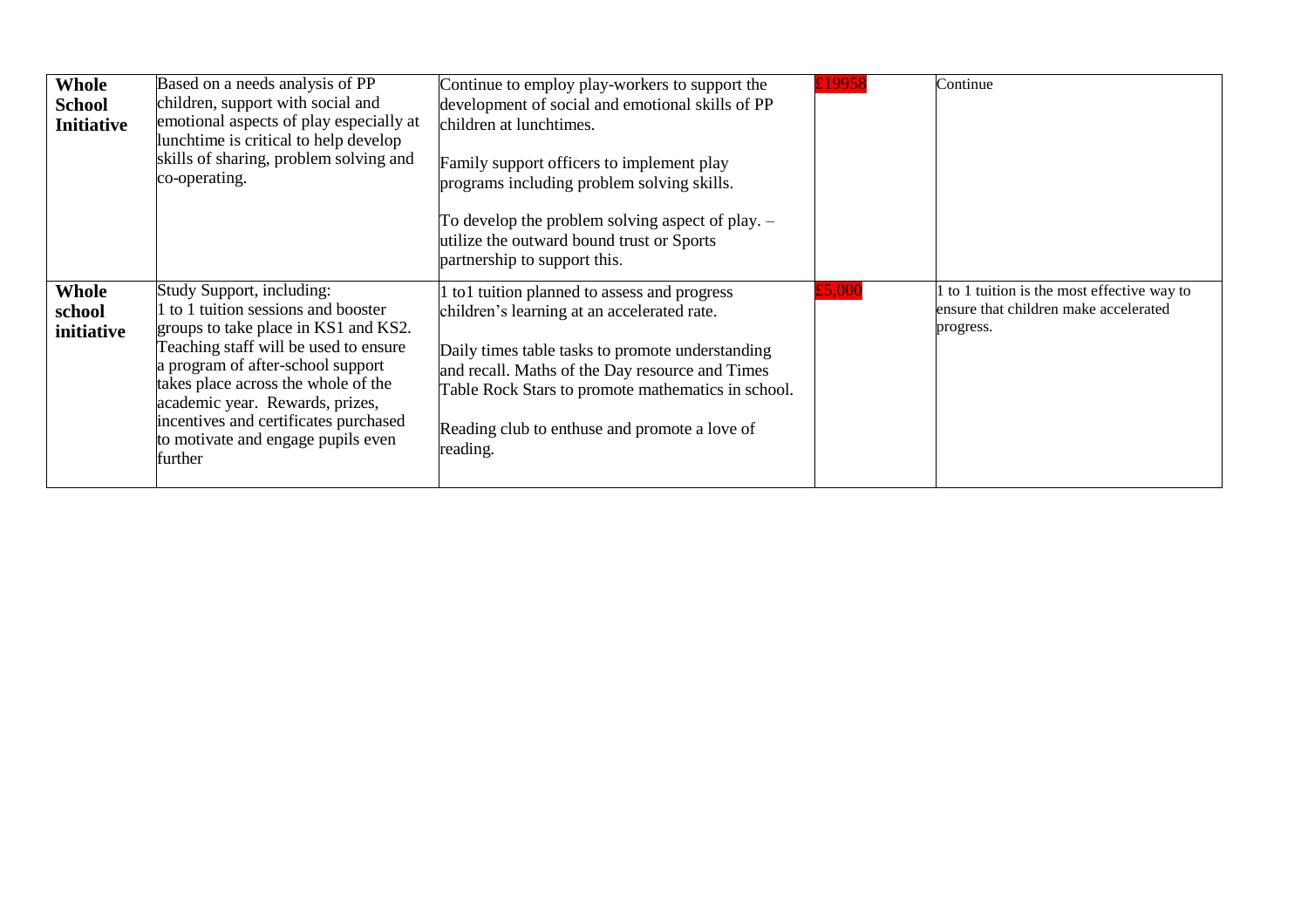| Whole<br>school<br>initiative | Development of reading across<br>school using a number of targeted<br>initiates. reading at home and<br>home-school support for Reading               | School to organise and run its own FRED scheme,<br>purchasing books to read at home and as rewards at<br>this age range.<br>Increased number of 'core reading books' in EYFS,<br>KS1 and KS2 will allow more children to take<br>books home and read with their parents.<br>Book and Story bags purchased to extend current<br>lending system.<br>Parents invited into school to share writing lessons<br>with EYFS pupils; weekly input to help parents<br>support their child at home.<br>Parent workshops to be held by local library and<br>parents encouraged to sign up their child;<br>Visits by authors for story-telling sessions, and a<br>visit by theatre groups performing shows to link<br>with focus books will be arranged. | Parental<br>support,<br><b>PPG</b> lead<br>and $\overline{\phantom{a}}$<br>Literacy<br>lead | FRED type scheme to be created,<br>launched and implemented – included<br>into family Fridays<br>Open the Library more at playtimes and<br>lunchtimes |
|-------------------------------|-------------------------------------------------------------------------------------------------------------------------------------------------------|---------------------------------------------------------------------------------------------------------------------------------------------------------------------------------------------------------------------------------------------------------------------------------------------------------------------------------------------------------------------------------------------------------------------------------------------------------------------------------------------------------------------------------------------------------------------------------------------------------------------------------------------------------------------------------------------------------------------------------------------|---------------------------------------------------------------------------------------------|-------------------------------------------------------------------------------------------------------------------------------------------------------|
| Whole<br>school<br>initiative | We need to continue to track the<br>performance of PP children more<br>closely as a discrete group so that we<br>can keep regular checks on progress. | Subscription to tracking system which allows us to<br>monitor the progress of PP children closely and<br>regularly.                                                                                                                                                                                                                                                                                                                                                                                                                                                                                                                                                                                                                         |                                                                                             | Target tracker to be purchased and used                                                                                                               |
| Whole<br>school<br>initiative | We need to track and monitor the<br>progress of PP children in Reception<br>class.                                                                    | Purchase tracking software to monitor and record<br>progress and attainment in Reception.                                                                                                                                                                                                                                                                                                                                                                                                                                                                                                                                                                                                                                                   |                                                                                             | Target tracker to be purchased and used                                                                                                               |
| Whole<br>school<br>initiative | To improve quality first teaching for<br>Pupil Premium children.                                                                                      | Freeing DHT / AHT and SLT to act as a coach to all<br>staff to help each member of staff to be the best<br>teacher they can be and make the most possible<br>progress with Pupil Premium children.                                                                                                                                                                                                                                                                                                                                                                                                                                                                                                                                          | £25,396                                                                                     |                                                                                                                                                       |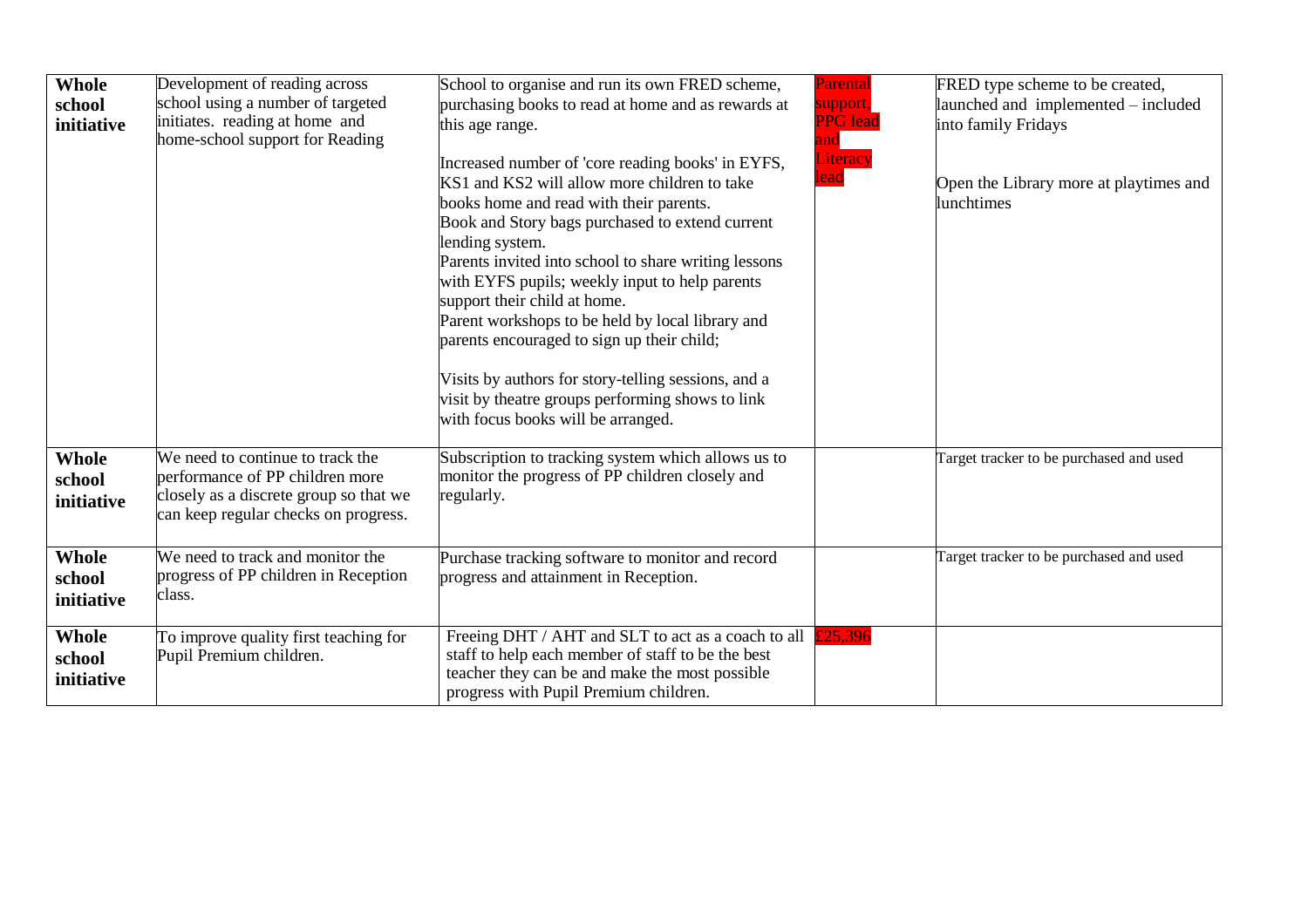| Whole      | Workforce development and | SEN specialist teacher for dyslexia and dyscalculia.<br>£10,000                                                                                                                                                                                                                                                                                                                                                                                                                                                         |             |
|------------|---------------------------|-------------------------------------------------------------------------------------------------------------------------------------------------------------------------------------------------------------------------------------------------------------------------------------------------------------------------------------------------------------------------------------------------------------------------------------------------------------------------------------------------------------------------|-------------|
| school     | professional development  | Development of the role of Teaching assistants,                                                                                                                                                                                                                                                                                                                                                                                                                                                                         | CPD needed  |
| initiative |                           | training and regular CPD                                                                                                                                                                                                                                                                                                                                                                                                                                                                                                | Ginger bear |
|            |                           | Staff training and courses.<br>Additional teaching assistant to support in class.<br>Specific early intervention programs for<br>communication and language and mathematical<br>development. Ginger bear groups.<br>Home / school meetings with parent support officers<br>and teaching staff supply costs for<br>Nursery and home visits and thorough assessments.<br>Transition meetings Nursery to Reception, in school<br>transition through key stages and new classes and<br>then Year 6 to High School meetings. |             |
|            |                           |                                                                                                                                                                                                                                                                                                                                                                                                                                                                                                                         |             |
|            |                           | £ $82,544$<br><b>Total Spend</b>                                                                                                                                                                                                                                                                                                                                                                                                                                                                                        |             |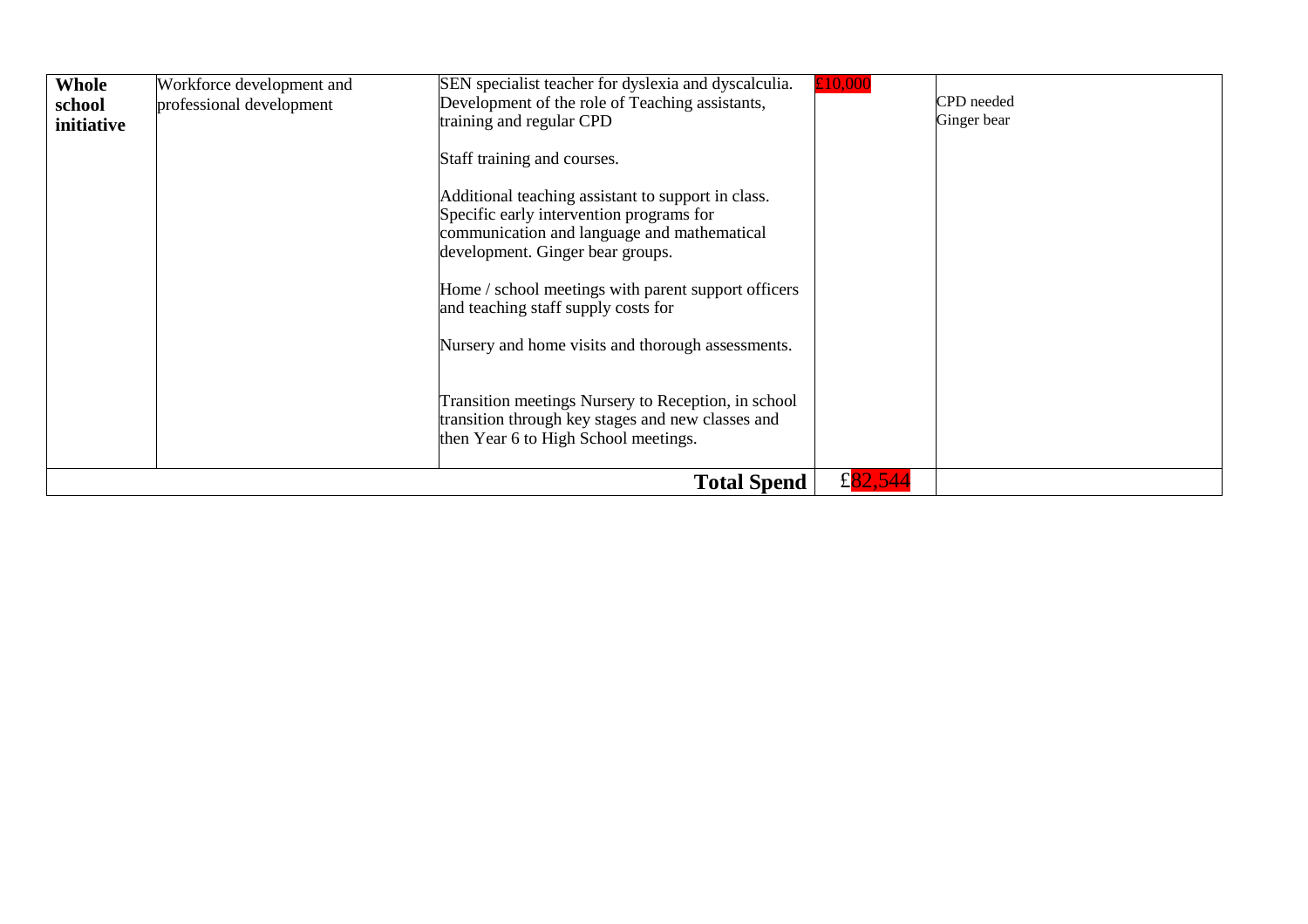|                                    | What is it we want to change?                                                                                                                                                                                                                                                                                                                                                                                                                                 | What action are we taking to effect this change, using<br>PP funding?                                                                                                                                                                                                                                                                                                                                                                                                   | <b>Additional</b><br>Cost                                                                           | What is the<br>net impact on<br>pupil |
|------------------------------------|---------------------------------------------------------------------------------------------------------------------------------------------------------------------------------------------------------------------------------------------------------------------------------------------------------------------------------------------------------------------------------------------------------------------------------------------------------------|-------------------------------------------------------------------------------------------------------------------------------------------------------------------------------------------------------------------------------------------------------------------------------------------------------------------------------------------------------------------------------------------------------------------------------------------------------------------------|-----------------------------------------------------------------------------------------------------|---------------------------------------|
| <b>Current</b><br><b>Reception</b> | GLD for all pupils.<br>Poor attendance for reception children<br>interrupting learning time                                                                                                                                                                                                                                                                                                                                                                   | TAs to support children's PSED development by<br>teaching and modelling the prime areas of learning<br>in provision.                                                                                                                                                                                                                                                                                                                                                    | HLTA to support emotional<br>literacy.<br>Additional teaching assistant time<br>in the early years. |                                       |
| $(2017 - 2018)$                    | Children with poorly developed pencil<br>grip (below in Physical development).<br>Children need support in forming<br>recognisable letters                                                                                                                                                                                                                                                                                                                    | Family support officer to monitor the attendance and<br>punctuality.<br>TA to support.                                                                                                                                                                                                                                                                                                                                                                                  |                                                                                                     |                                       |
|                                    | Children with regular health care need. As<br>a result have low self-confidence and<br>interrupted learning time.<br>Low on entry literacy levels for PP<br>children. Especially with<br><b>CLL</b><br>Several PP children in<br>Year R have barriers to<br>learning in SEND,<br>attendance, behaviour,<br>social and emotional needs<br>and attitudes to learning.<br>Induction with all parents<br>by Family support officer,<br>transition from Nursery to | TA to support to allow full access to curriculum<br>opportunities.<br>Differentiated literacy / phonics. One-to one<br>reading. Phonics booster sessions (TA's to lead<br>literacy interventions planned by teachers) TA's to<br>lead Speech and Language sessions.<br>Teacher to be trained in EAL and to train other<br>staff members<br>Phonics sessions/library sessions with parents<br>Stay and play sessions / family Friday events<br>Nurture groups run by TA3 | Additional cost of health<br>care equipment.                                                        |                                       |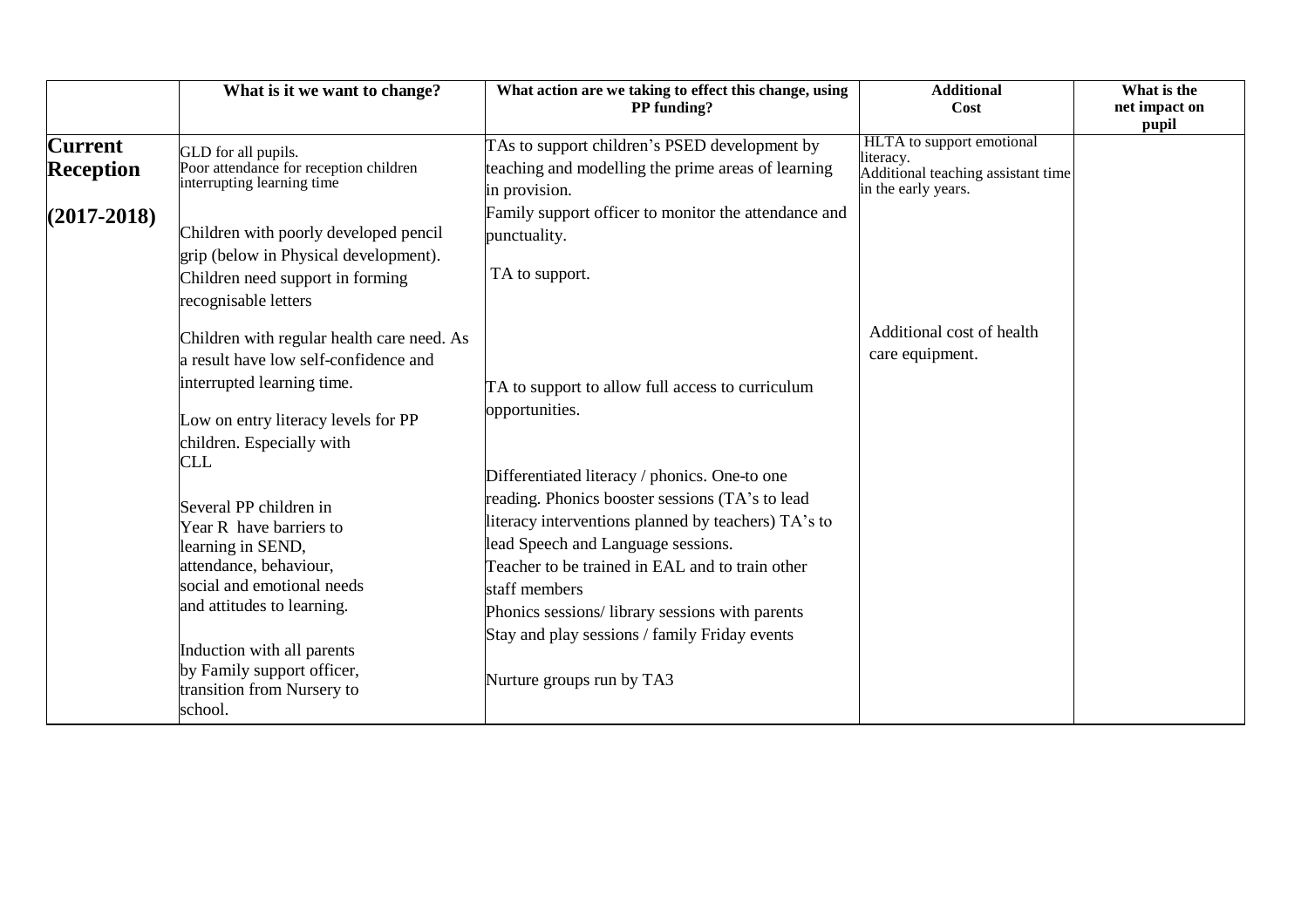| Year 1   | We aim to close the gap in attainment                                                                                                                                                                                                                | Planned interventions through TA in numeracy,                                                                                                                                                                                                                                                                    | Additional cost of   |  |
|----------|------------------------------------------------------------------------------------------------------------------------------------------------------------------------------------------------------------------------------------------------------|------------------------------------------------------------------------------------------------------------------------------------------------------------------------------------------------------------------------------------------------------------------------------------------------------------------|----------------------|--|
|          | between PP and non PP children.                                                                                                                                                                                                                      | literacy, letter formation, phonics and social skills                                                                                                                                                                                                                                                            | teaching assistants. |  |
| children | We want to improve social skills of PP<br>children.                                                                                                                                                                                                  | for PP children.                                                                                                                                                                                                                                                                                                 |                      |  |
|          | We want to give PP children additional<br>support that isn't available at home with<br>basic skills.                                                                                                                                                 | 1:1 reading from TA.<br>1:1 Maths boost                                                                                                                                                                                                                                                                          |                      |  |
|          | Identified Y1 PP children at risk of not<br>achieving Phonics Screening check<br>standard.<br>Several PP children in Year 1 have<br>barriers to learning in SEND, attendance,<br>behaviour, social and emotional needs<br>and attitudes to learning. | Additional 4 x 20 minute phonics sessions from TA<br>4 times per week.<br>Phonics sessions/library sessions with parents.<br>PP children targeted for support in class. All<br>PPG pupils daily reading in class. Parent<br>education courses run by the Family support<br>officer.<br>Nurture groups run by TA3 |                      |  |
|          | Several PP children in Year 1 have<br>barriers to learning as they are EAL /<br>EMG.                                                                                                                                                                 | Parent education courses run by the Family<br>support officer.<br>Training for EAL co-ordinator and<br>teaching staff to accelerate the<br>development of communication<br>skills                                                                                                                                |                      |  |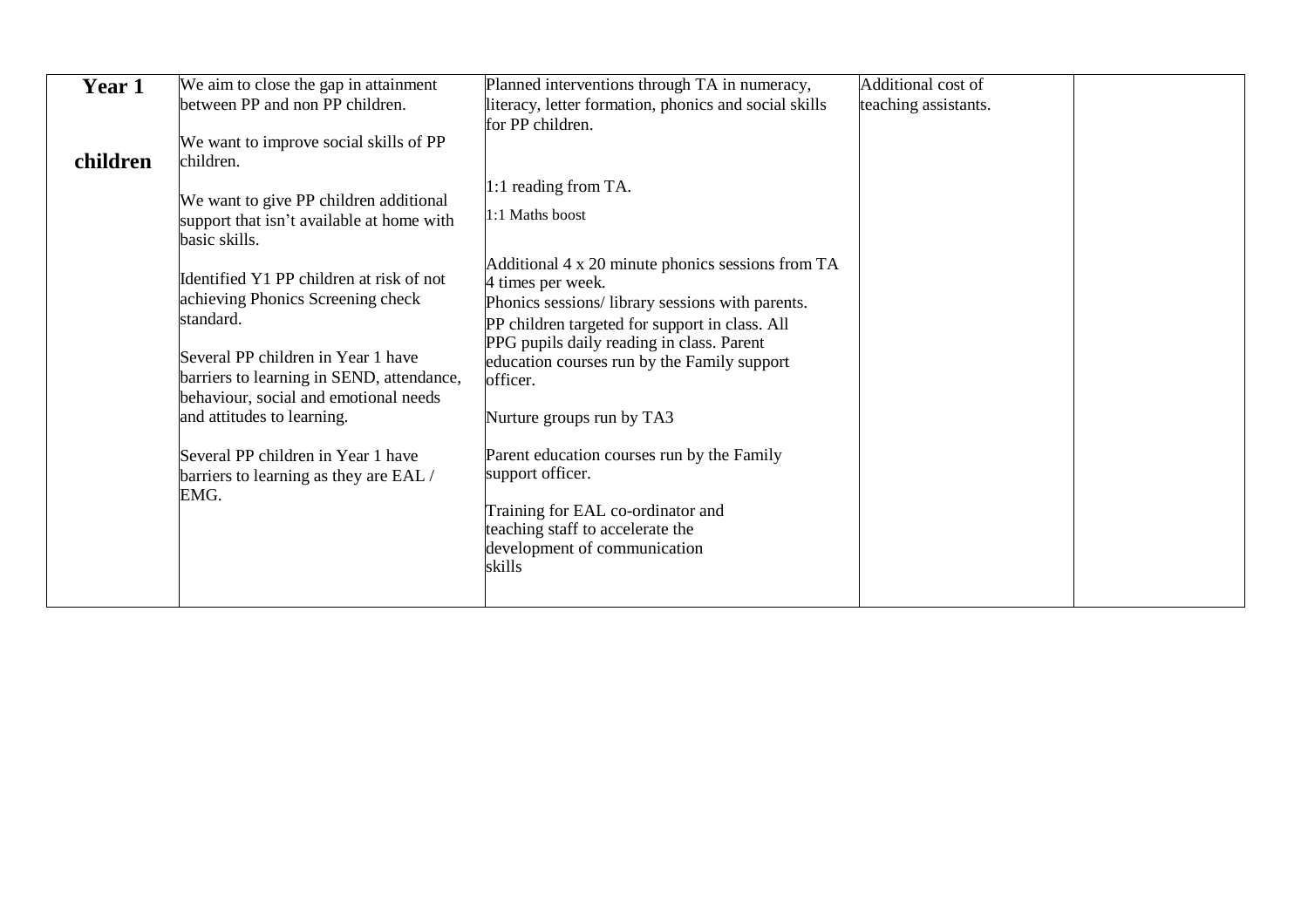| <b>Year 2</b> | We aim to close the gap between PP and                                          | Targeted PP interventions for reading, writing, talk                                 | Additional cost of   |  |
|---------------|---------------------------------------------------------------------------------|--------------------------------------------------------------------------------------|----------------------|--|
|               | non PP children over the course of the<br>year in reading, writing and phonics. | 4 writing/handwriting, phonics.                                                      | teaching assistants. |  |
| children      | Several PP children in Year 2 have                                              | Afternoon time Wave3 support for PP children<br>working well below in Literacy.      |                      |  |
|               | barriers to learning in SEND, attendance,                                       |                                                                                      |                      |  |
|               | behaviour, social and emotional needs<br>and attitudes to learning.             | PP children targeted for support in class.<br>All PPG pupils daily reading in class. |                      |  |
|               |                                                                                 |                                                                                      |                      |  |
|               |                                                                                 | 1:1 Maths boost with TA daily                                                        |                      |  |
|               |                                                                                 | Parent education courses run by the Family<br>support officer.                       |                      |  |
|               |                                                                                 |                                                                                      |                      |  |
|               |                                                                                 |                                                                                      |                      |  |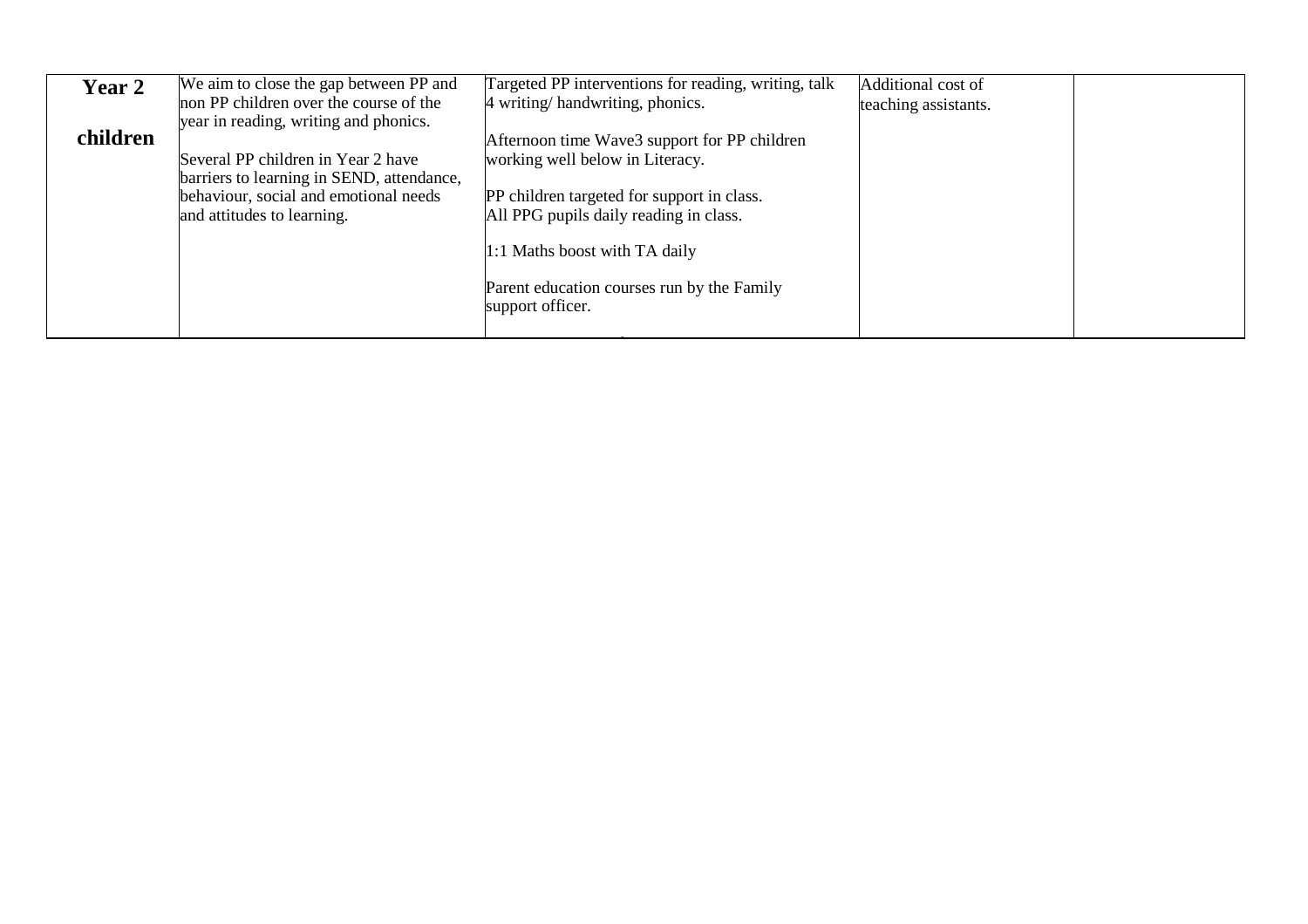| Year 3<br>children | Several PP children in Year 3 have barriers<br>to learning in SEND, attendance,<br>behaviour, social and emotional needs and<br>attitudes to learning.<br>We want to support those PP children who<br>aren't heard read regularly at home. | All PP children to receive 1:1 reading from TA.<br>TA to run reward system with stickers and reward<br>charts for PP children as incentives.<br>Some PP children will be accessing playworkers<br>and Family Support Worker support and will liaise<br>back with TA.<br>TA's to lead Wave 3 interventions<br>PP children targeted for support in class. All<br>PPG pupils daily reading in class.<br>Targeted maths boost daily with TA<br>Parent education courses run by the Family<br>support officer.<br>Nurture groups run by TA3<br>Fresh Start programme run by TA<br>Daily reading with all PPG | Additional cost of<br>teaching assistants. | Continue reading and add<br>Maths daily intervention<br>for all PPG as most<br>underperforming<br>Daily timetable tests. |
|--------------------|--------------------------------------------------------------------------------------------------------------------------------------------------------------------------------------------------------------------------------------------|---------------------------------------------------------------------------------------------------------------------------------------------------------------------------------------------------------------------------------------------------------------------------------------------------------------------------------------------------------------------------------------------------------------------------------------------------------------------------------------------------------------------------------------------------------------------------------------------------------|--------------------------------------------|--------------------------------------------------------------------------------------------------------------------------|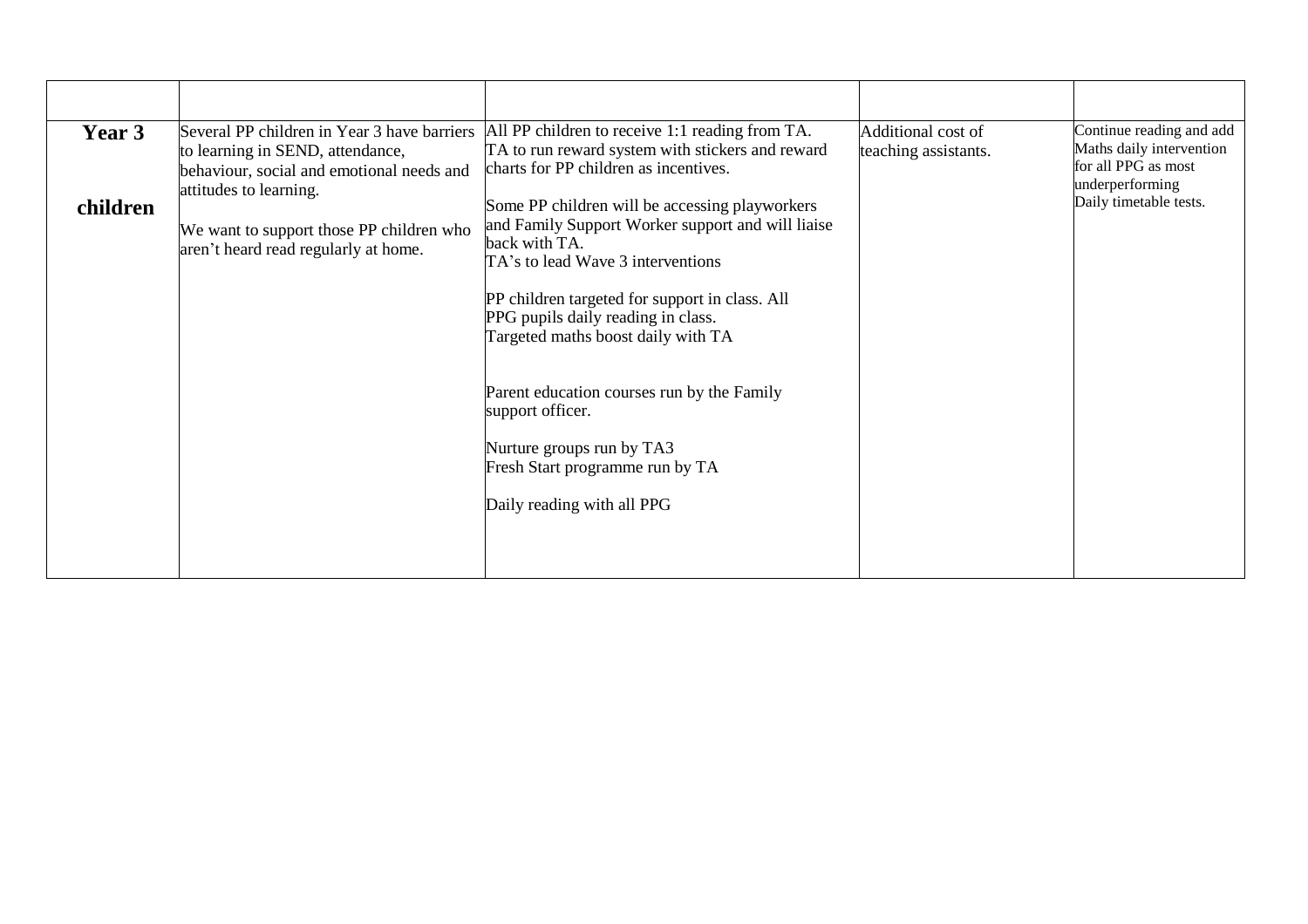| Year 4   | We want to eradicate gaps between PP<br>children and non PP children in<br>numeracy, writing, spelling punctuation | Regular TA time for PP children for Dynamo<br>Maths, Lexia and Times Tables practice.                                                | Additional cost of<br>teaching assistants. Resources<br>and subscriptions to computer | Again maintain reading<br>and include maths<br>PPG underperforming in |
|----------|--------------------------------------------------------------------------------------------------------------------|--------------------------------------------------------------------------------------------------------------------------------------|---------------------------------------------------------------------------------------|-----------------------------------------------------------------------|
| children | and grammar (SPAG).<br>We want to support those PP children who<br>aren't heard read regularly at home.            | Intervention groups for reading, writing and maths<br>to meet the needs of all PP children including the<br>more able.               | programmes                                                                            | some areas.<br>Growth Mindset needed                                  |
|          |                                                                                                                    | TA's supporting achievement of PP children in<br>lessons including the ore able to ensure all can<br>achieve in line with potential. |                                                                                       |                                                                       |
|          |                                                                                                                    | Parent education courses run by the Family<br>support officer.                                                                       |                                                                                       |                                                                       |
|          |                                                                                                                    | Nurture groups run by TA3                                                                                                            |                                                                                       |                                                                       |
|          |                                                                                                                    | Fresh Start programme run by TA                                                                                                      |                                                                                       |                                                                       |
|          |                                                                                                                    | Daily reading with all PPG<br>Daily maths boost with TA                                                                              |                                                                                       |                                                                       |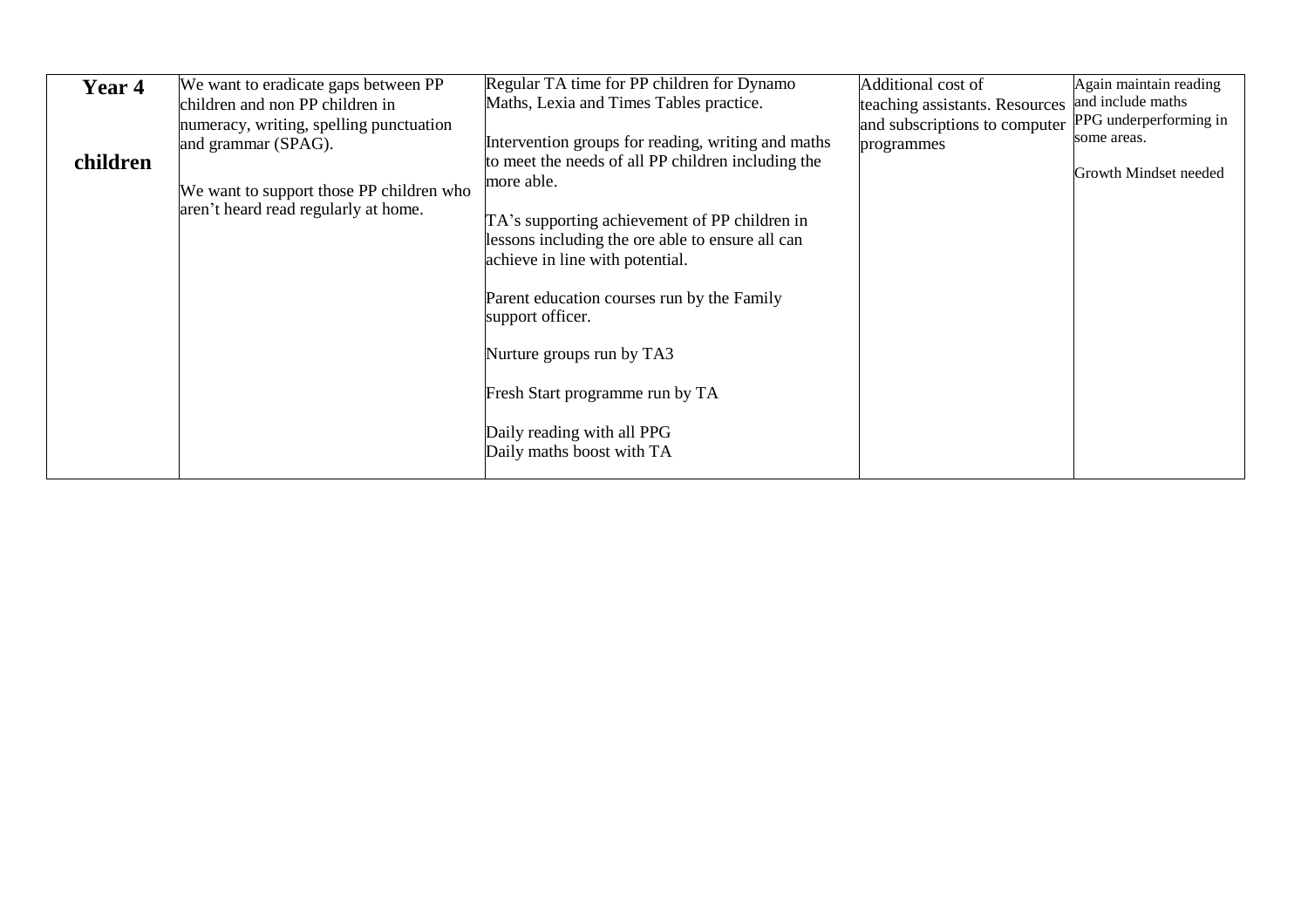| Year 5   | To develop reading, writing and phonics<br>skills in our PP children.                                         | Daily PP intervention sessions for writing, reading<br>and phonic development.                                                       | Playtime support for<br>learning                             |
|----------|---------------------------------------------------------------------------------------------------------------|--------------------------------------------------------------------------------------------------------------------------------------|--------------------------------------------------------------|
| children | To support PP children who aren't heard<br>read regularly at home and who don't get<br>support with homework. | Daily maths boost with TA<br>Lunchtime homework club on Wednesday<br>lunchtime.                                                      | Behavior support no<br>longer required<br>Attendance issues. |
|          | To improve behaviour of PP children and<br>their attitudes to learning.                                       | One to one behaviour support time                                                                                                    | Read and maths daily                                         |
|          | To improve the attendance of PP children.                                                                     | TA's supporting achievement of PP children in<br>lessons including the ore able to ensure all can<br>achieve in line with potential. | Homework club<br>Maths club                                  |
|          |                                                                                                               | Spelling support for children to close the gaps in<br>academic attainment                                                            | Spelling support                                             |
|          |                                                                                                               | Parent education courses run by the Family<br>support officer.                                                                       |                                                              |
|          |                                                                                                               | Nurture groups run by TA3                                                                                                            |                                                              |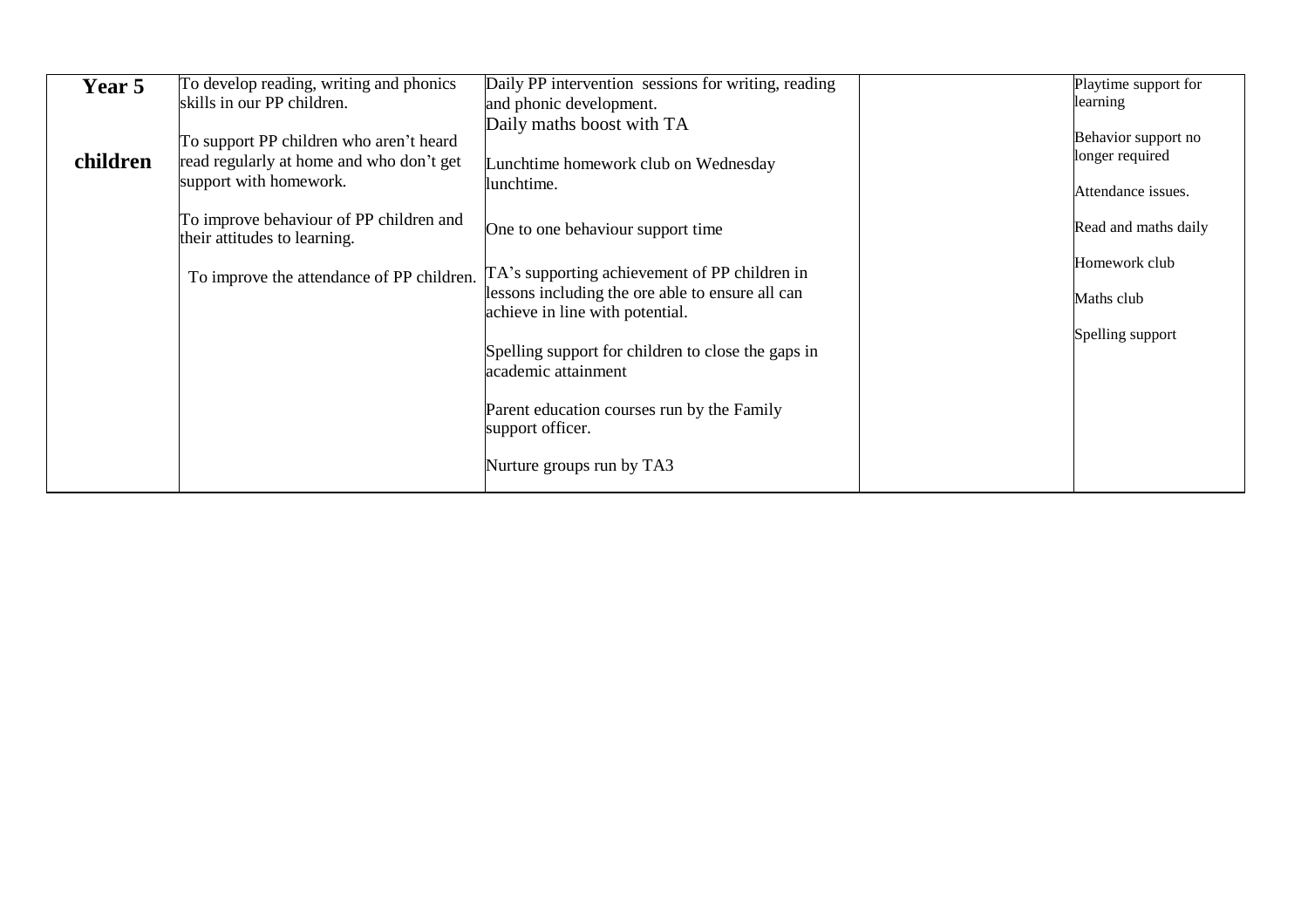| <b>Year 6</b> | To develop age related expectations in<br>reading, writing and mathematics. | To support PPG pupils with the curriculum.                                                                                           | Read and maths daily |
|---------------|-----------------------------------------------------------------------------|--------------------------------------------------------------------------------------------------------------------------------------|----------------------|
|               |                                                                             | Daily interventions and First Quality teaching.                                                                                      | Homework club        |
| children      | To ensure PP children are supported with                                    |                                                                                                                                      | Maths club           |
|               | homework if this isn't available at home.                                   | Homework club run in school at lunchtime.<br>Study groups run by the SLT and teachers.                                               | Spelling support     |
|               |                                                                             | Study club for PPG pupils.                                                                                                           |                      |
|               |                                                                             | TA's supporting achievement of PP children in<br>lessons including the ore able to ensure all can<br>achieve in line with potential. |                      |
|               |                                                                             | Nurture group to manage and support the social,<br>emotional and mental health of the PPG pupils.                                    |                      |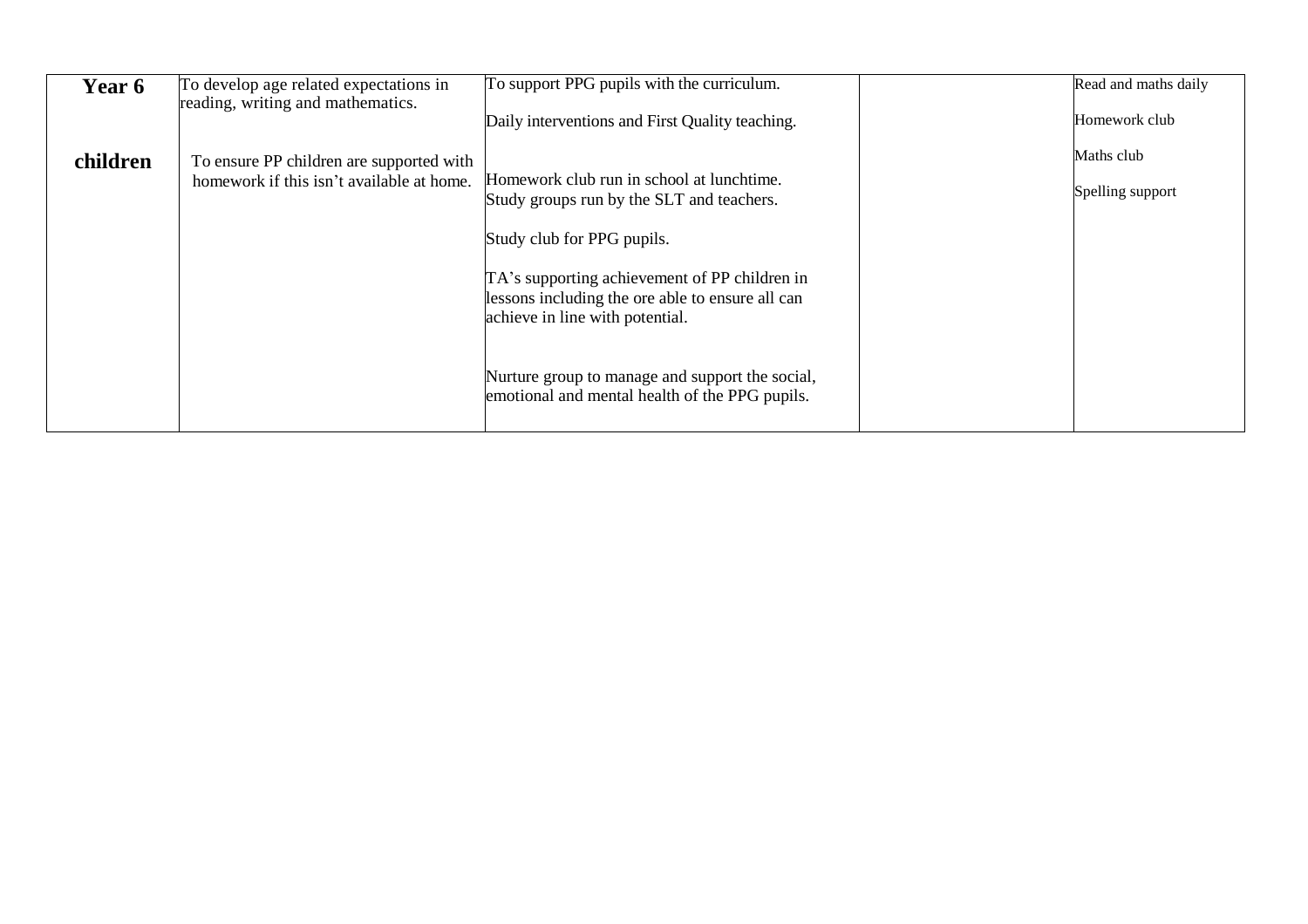|                                                   | To support PP children who have social<br>and emotional needs so that they don't<br>become barriers to learning.                    | TA 1 to 1 support for these pupils. Also FSW<br>available.                                                                                             |  |  |
|---------------------------------------------------|-------------------------------------------------------------------------------------------------------------------------------------|--------------------------------------------------------------------------------------------------------------------------------------------------------|--|--|
|                                                   | To ensure that all PP children make the<br>most progress possible.                                                                  | TA's run 1 to 1 and small group sessions supporting<br>PP children in class and at break times where<br>necessary in reading, writing and mathematics. |  |  |
|                                                   |                                                                                                                                     |                                                                                                                                                        |  |  |
|                                                   |                                                                                                                                     |                                                                                                                                                        |  |  |
| <b>Additionality</b><br>in responding<br>to need. | To ensure that all Y6 PP children make<br>the most progress possible.                                                               | Additional teacher in Year 6                                                                                                                           |  |  |
|                                                   | To respond to the needs of all PP children<br>in Reception to ensure that they achieve<br>at least in line with their peers at GLD. | Additional TA in Reception Summer Term                                                                                                                 |  |  |
|                                                   | Small contingency to meet unforeseen<br>Need                                                                                        | £6,216                                                                                                                                                 |  |  |
| Total spend of TA support = $£210,037$            |                                                                                                                                     |                                                                                                                                                        |  |  |

**Grand Total for Pupil Premium Expenditure exceeds the grant, therefore school improvement monies will need to be drawn down to meet the needs of PP children to supplement PP funding**